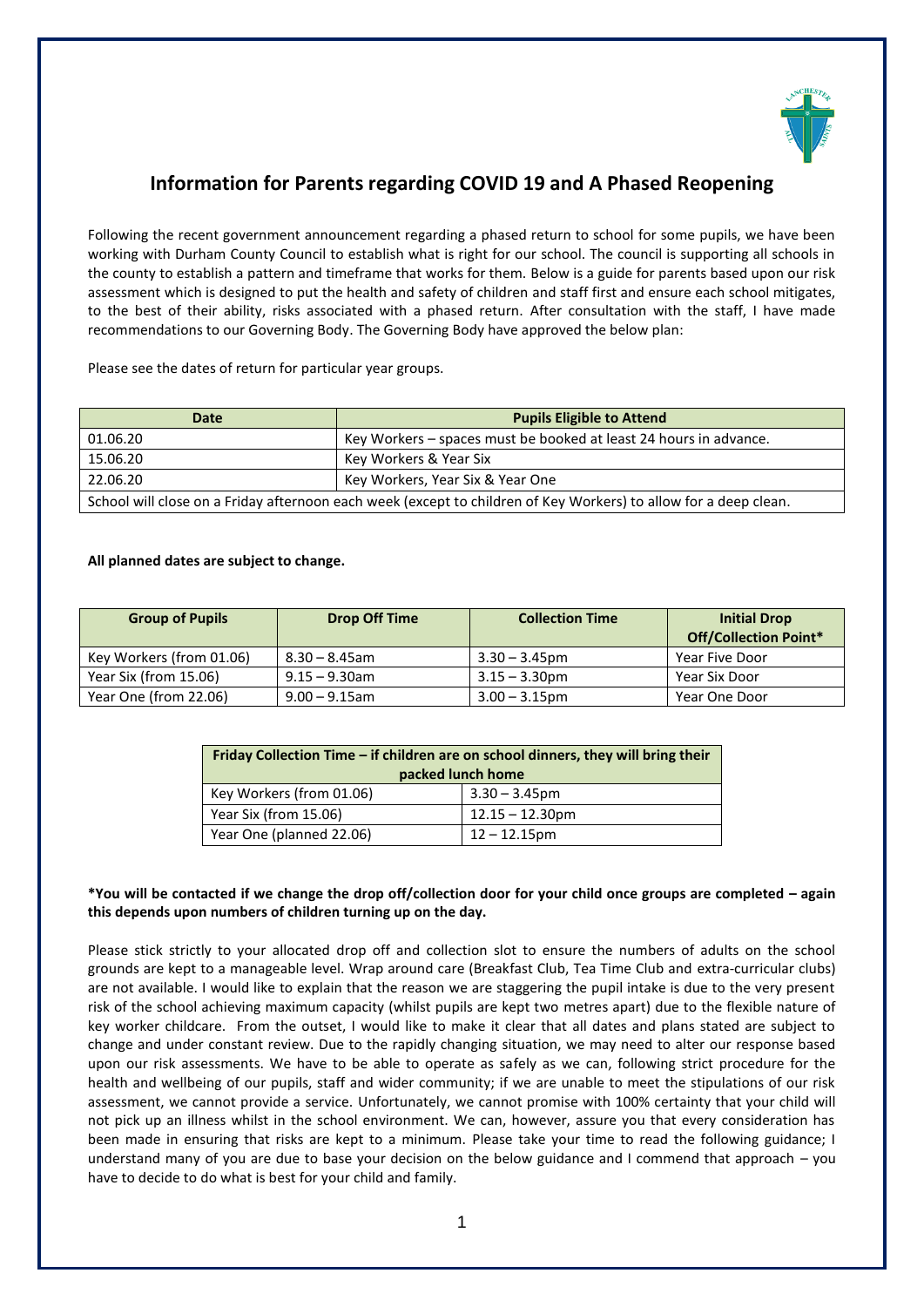# **What Will School Do to Keep My Child Safe?**

Initially, children will be split into teaching groups (sizes vary between 6 and 12 pupils depending upon their allocated classroom and how many pupils can fit inside whilst maintaining 2m social distance). Groups will remain in their 'pod' for the entirety of the school day and will not mix with other groups. Staff members will be allocated to a group to minimise social interaction. Unfortunately, not every pupil will be allocated their usual teacher. Where possible, a familiar member of staff will support the children with the learning that takes place.

Only one parent is permitted to drop their child off at school; parents are required to stay at least 2metres apart and gatherings of parents will not be allowed. You should return to your car and exit the area as quickly as possible to allow for our staggered times to be effective.

Each group will have staggered start and end times to the school day, each using a different entrance/exit to school. Playtimes and lunchtimes are also staggered.

Spaces are marked on the carpet to show designated spaces for each individual. Children will keep their own resources, coats and belongings within their space. Resources will not be shared. A clear one way system for travel through the corridors has been implemented.

Each pod will be instructed to wash their hands and visit the toilet block at particular times throughout the day (this has been timetabled); if a child needs to access the toilet during a lesson, they will be taught how to use a new system to ensure they are able to enter the toilet whilst maintaining social distancing rules.

A thorough cleaning risk assessment has been developed and a cleaning regime has been developed to manage the additional expectations. As well as a whole school approach, each pod will have its own cleaning routine and resources as well as protective equipment. Doors and windows will be open where possible to improve ventilation and prevent touch of door handles, windows etc.

All unnecessary furniture and resources will be removed from classrooms. The fixed playground equipment, sand, water and mud (amongst other things) will not be available for use.

Children should bring a water bottle to school filled with water. It will be returned home every evening. It should be washed every night with hot, soapy water at home.

Initially children will eat lunch in their pods, on their own tables. To begin with, only packed lunches will be provided by Taylor Shaw for those pupils who want a school lunch. Children can bring in their own packed lunch from home if they are usually on packed lunches – it will remain in their space with their resources. Please be mindful of what is in your child's packed lunch, keeping wrapping and equipment to a minimum and adding nothing which requires scissors to open.

Children will not continue working in their school books – they will be stored safely and resumed once teaching and learning returns to 'normal'. Teachers will provide verbal feedback rather than written feedback to prevent cross contamination of books.

Children are not permitted to wear jewellery of any kind, including watches and we advise that hair is tied up.

Assemblies and celebrations will not take place unfortunately, singing and shouting will not be permitted to prevent the spread of saliva.

Parents will not be permitted to enter the school building; contact should be made via the telephone or email. Only essential visitors (linked to Health & Safety) will be permitted entry to school.

### **What Else Do I Need to Know?**

You **must** alert school if your child is living with someone on the 'clinically extremely vulnerable list' (one of the 1.5 million people to receive a letter from the government).

You child does not need to wear uniform. The most important thing to minimise risk is that children come to school in a fresh change of clean clothes each day in order to minimise any risk of infection. Please contact Mrs. Stephenson if you foresee any issues with this – school can provide support.

Please ensure that you send your child to school with a hat & sun cream or a waterproof and wellies as we will be outside for a lot of the time.

For the year groups that are due to return to school first, they will be taught by a staff member. Some of the National Curriculum will be covered but it will not be as rigorous or as fast paced as usual. All staff will prioritise the mental health and wellbeing of their pupils first and foremost. New routines and guidance needs to be explained and understood. In addition to this work, basic skills will be focused upon. Importantly, the staff will listen to the needs of their children and plan accordingly.

Key Workers will continue to receive childcare within school rather than teaching; the key worker pods will be flexible due to the changing nature of demand. You **must** book your space by at least 9am the day before you need a space. Your child can come into school with their own pens and pencils (but they must fit in a pencil case) and their own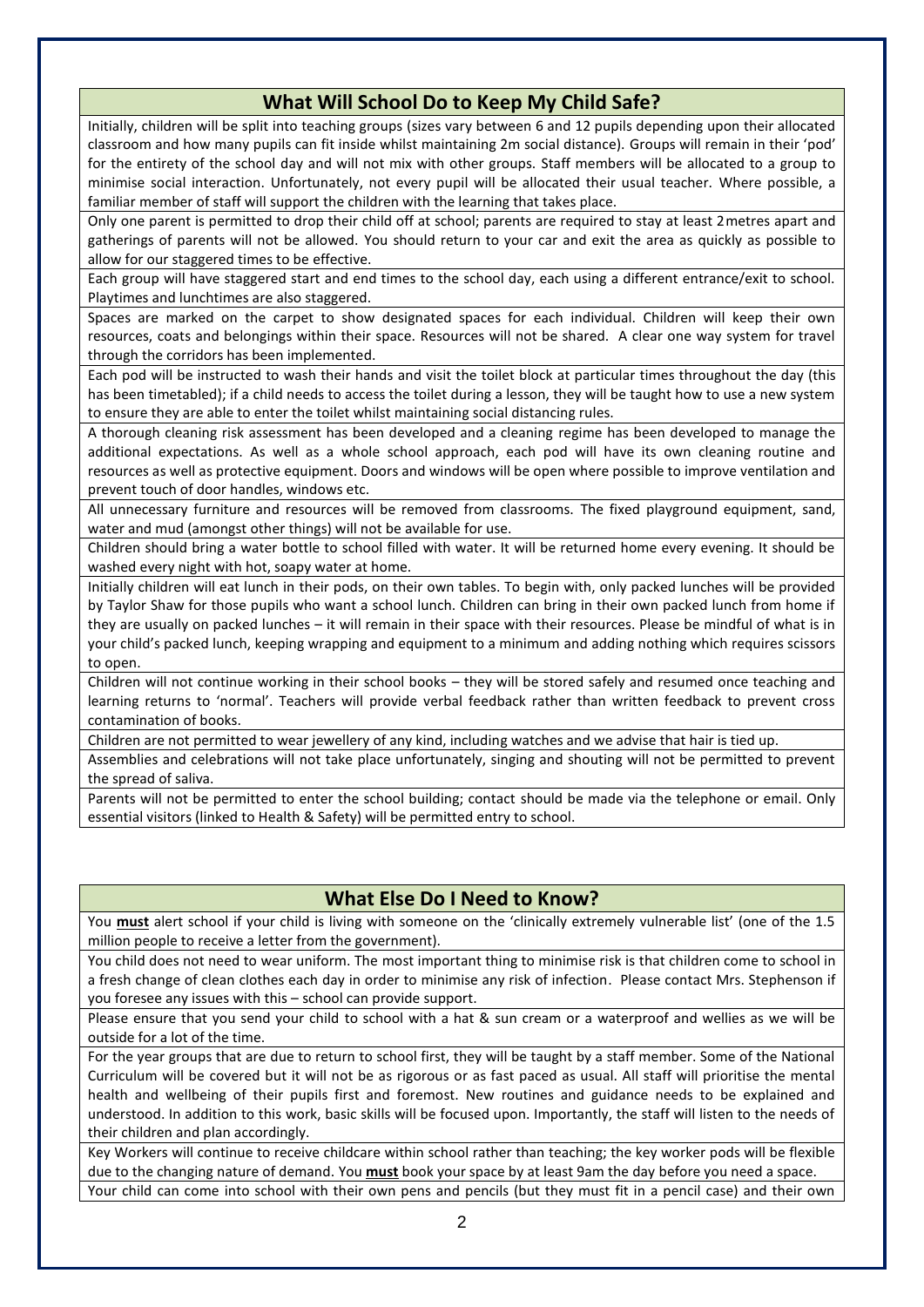reading book from home. Please make sure everything they bring in fits into one bag (children can hold their packed lunch and water bottle). Nothing unessential should be brought into school.

Children will be reminded throughout the day of the measures in place to keep them safe; they will have lots of opportunities for activities related to wellbeing. If a child consistently does not follow procedure, a risk assessment will be put in place. If they present any danger to themselves or others, parents will be contacted and a way forward agreed to ensure everyone's safety.

When collecting your child from their allocated exit, there will be a clear line to stand behind and wait for your child; they will come to you. At least a 2 metre distance should be maintained between adults at all times.

We currently do not have any further information related to transition to secondary school for our Year Six Pupils. We will update you as and when information becomes available.

It is with great sadness that we will not be able to celebrate in the usual way. Due to social restrictions, it is not permitted for us to hold a show or a leaver's assembly. Staff will, however, endeavour to support children in reflecting on their time here and encourage them to consider their aspirations for the future. We are lucky to have a creative team of staff who will do everything possible to provide activities to help your child move onto the next part of their school journey with confidence.

All payments to school will have to be paid through ParentPay.

#### **What if My Child Shows Symptoms?**

No child displaying symptoms of COVID 19 should be brought into school.

If you child is displaying any symptoms of coronavirus, your child will be isolated and you will be contacted and asked to collect your child (we will advise from which exit) and follow the guidance: COVID-19: guidance for [households](https://www.gov.uk/government/publications/covid-19-stay-at-home-guidance) with possible [coronavirus](https://www.gov.uk/government/publications/covid-19-stay-at-home-guidance) infection.

If a person in your child's pod tests positive for the virus, all of the pod will be required to self-isolate for two weeks.

Personal Protective equipment will be used to administer first aid or to provide intimate care if the 2 metre distance cannot be maintained. A personal risk assessment may need to be in place depending upon your child's needs to assess how they can remain as safe as possible within the school environment.

# **What Will My Child Have To Do to Follow the New Procedures?**

I can:

- listen to my teachers carefully;
- use my own equipment. I will not share any of it or take someone else's things;
- learn how the new toilet system works and use my pass when I am in the toilet.
- walk down the corridors in the right direction;
- use a tissue when sneezing and coughing, tissues and put it in the special bin. I will remember the 'catch it, bin it, kill it' slogan. I will not cough or spit at another person;
- try to avoiding touching my mouth, nose and eyes with my hands;
- wash my hands thoroughly;
- stay in the part of school that my teacher tells me to stay;
- tell an adult if I feel unwell.

If your child is unable to follow the above rules, you will be contacted and a risk assessment will be undertaken to ascertain whether school is a safe place for your child, the other children and staff.

### **What if My Child Remains at Home?**

From the  $1<sup>st</sup>$  June, teachers will blog once a week – on a Monday. Learning Projects and associated documents will continue to be sent to parents on a Monday.

As many of the teaching staff in school will return on Monday  $1<sup>st</sup>$  June, we are able to organise more paper work for you to help see you through to the end of term, especially as children have already been at home for a significant amount of time. They will be in boxes and available for collection on the yard outside of the office hopefully after half term (we will keep you updated with a date available for collection). Please note, this work will not be marked and you can use it as you see fit. If you prefer not to collect it, that is fine. You can use it alongside the Learning Projects and online resources or not: it is at your discretion.